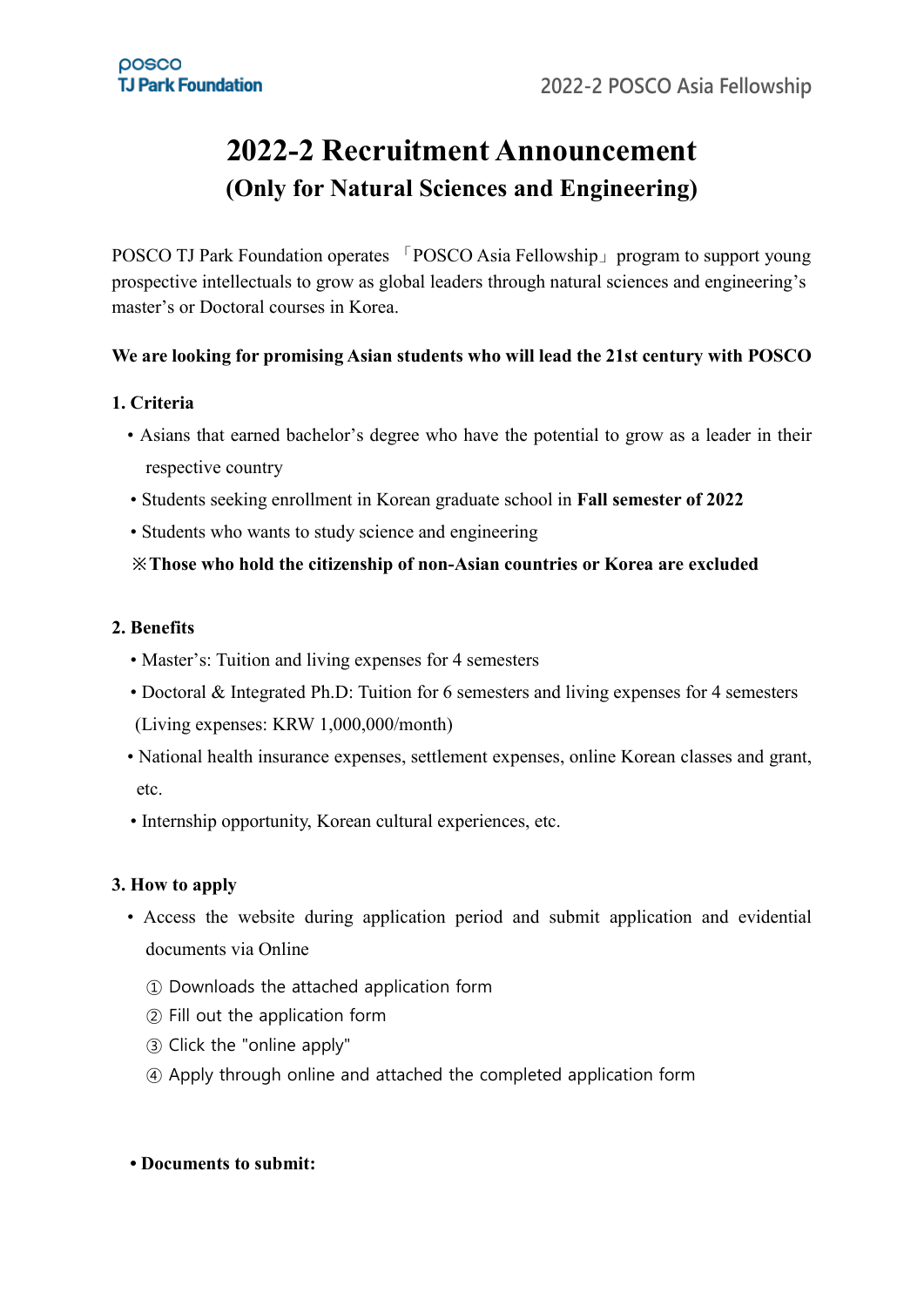- ① Application and Statement of Purpose
- ② Recommendation Letter
- ③ Certificate of Enrollment/Graduate/Employment
- ④ Transcript
- ⑤ Language certificate
- ⑥ Proof of Citizenship Document

### **4. Schedule**

• Application submission: March 2nd ~ April 21st (UTC+9) 23:59, 2022

\*Based on Korean time

- Interview: June 2022
- Result announcement: July 2022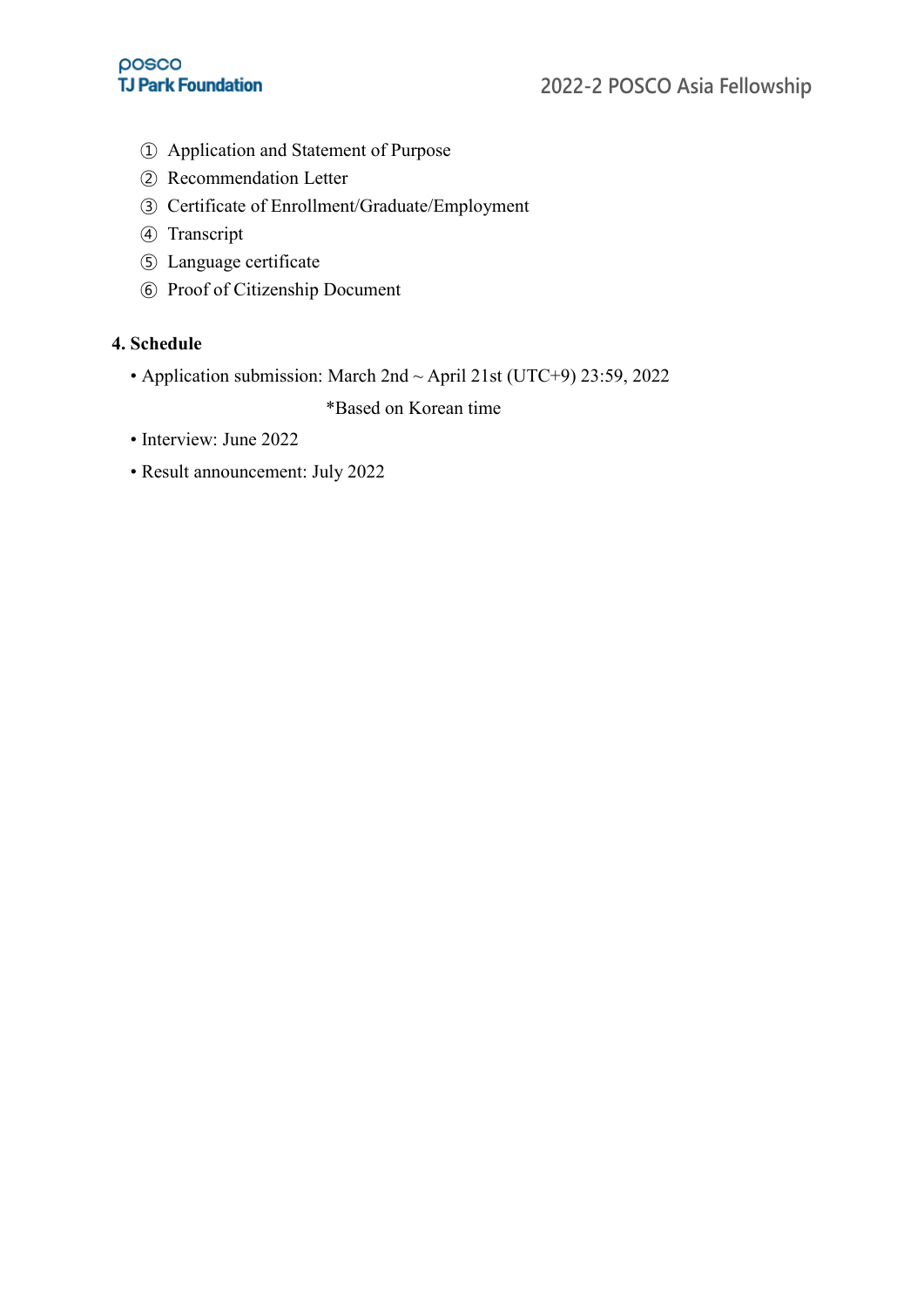# **Application Checklist**

# **1) Name of Applicant:**

# **2) Country:**

\* Please submit all documents in PDF file and check  $(\sqrt{})$  in the appropriate box

\* For 4~11, combine as on pdf file or make it Zip file

| <b>Application Documents</b> |                                                                     |     | <b>Submission</b><br><b>Status</b> |  |
|------------------------------|---------------------------------------------------------------------|-----|------------------------------------|--|
|                              |                                                                     |     | N <sub>0</sub>                     |  |
| $\mathbf{1}$                 | (Form 1) Application Form                                           | Yes |                                    |  |
| $\overline{2}$               | (Form 2) Statement of Purpose                                       |     |                                    |  |
| 3                            | (Form 3) Recommendation letter *Maximum.2                           |     |                                    |  |
| $\overline{4}$               | Certificate of Bachelor's degree or Bachelor's Diploma (Original)   |     |                                    |  |
| 5                            | Bachelor's degree Transcript (Original)                             |     |                                    |  |
| 6                            | Certificate of Master's degree or Master's Diploma (Original)       |     |                                    |  |
| $\tau$                       | Master's degree Transcript (Original) *Ph.D program applicants only |     |                                    |  |
| 8                            | Certificate of Employment (Original) *Optional                      |     |                                    |  |
| 9                            | Applicant's Proof of Citizenship Document(Original)                 |     |                                    |  |
| 10                           | Certificate of Valid English Proficiency Test *Optional             |     |                                    |  |
| 11                           | Certificate of Valid TOPIK *Optional                                |     |                                    |  |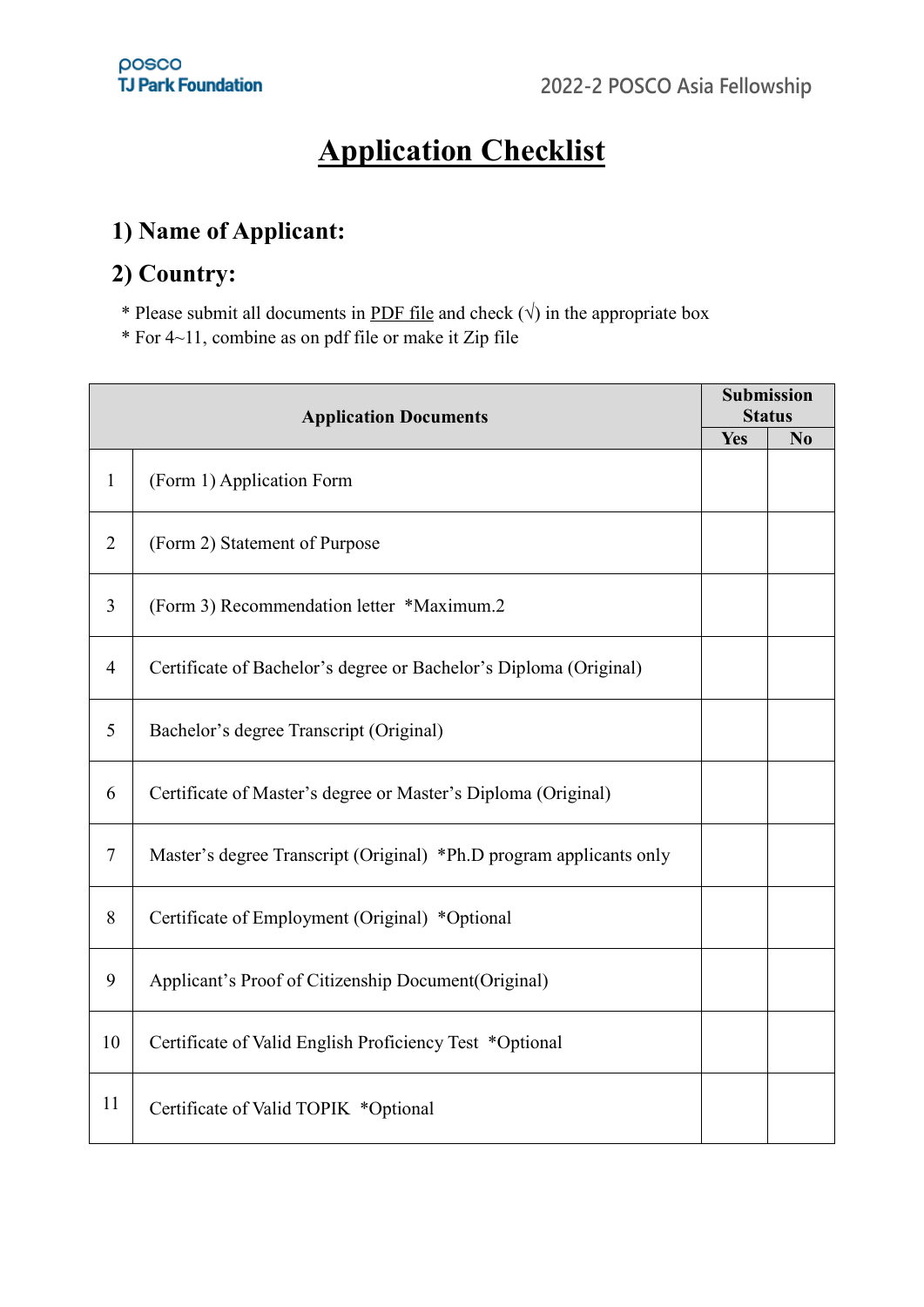# **Form 1. Application Form**

#### **Please type or print in Korean or English.**

### **Ⅰ. Program to apply**

Check the appropriate box and indicate your desired program of study (\*only one program)

| □ Master's Degree | $\Box$ Doctoral Degree | $\Box$ Integrated Ph.D |
|-------------------|------------------------|------------------------|
|-------------------|------------------------|------------------------|

## **Ⅱ. Desired University & Major**

| University | <b>Division</b> | <b>Department</b> | Major *Optional |  |
|------------|-----------------|-------------------|-----------------|--|
|            |                 |                   |                 |  |
|            |                 |                   |                 |  |
|            |                 |                   |                 |  |

**※ Scholarships will be available ONLY for enrollment in Universities and majors as above.** 

\*Needs to applying each university separately yourself.

**※ List of Department:** Mathematics, Physics, Chemistry, Life Sciences, Materials Science and Engineering, Mechanical Engineering, Industrial & Management Engineering, Electrical Engineering, Computer Science and Engineering, Chemical Engineering, Convergence IT Engineering, Environmental Science and Engineering, Graduate School of Artificial Intelligence, Advanced Materials Science, Advanced Nuclear Engineering, Interdisciplinary Biosciences and Bioengineering, Ferrous & Energy Materials Technology

## **Ⅲ. Personal Information**

|             | Full                   | First/Given name | Last name/Surname |
|-------------|------------------------|------------------|-------------------|
|             | Name                   |                  |                   |
|             | Nationality            |                  |                   |
| Photo       | Gender                 | $\square$ Male   | $\Box$ Female     |
| $(3cm*4cm)$ | Date of birth          | (yyyy.mm.dd)     |                   |
|             |                        | Address          |                   |
|             | Contact<br>Information | Phone            |                   |
|             |                        | E-mail           |                   |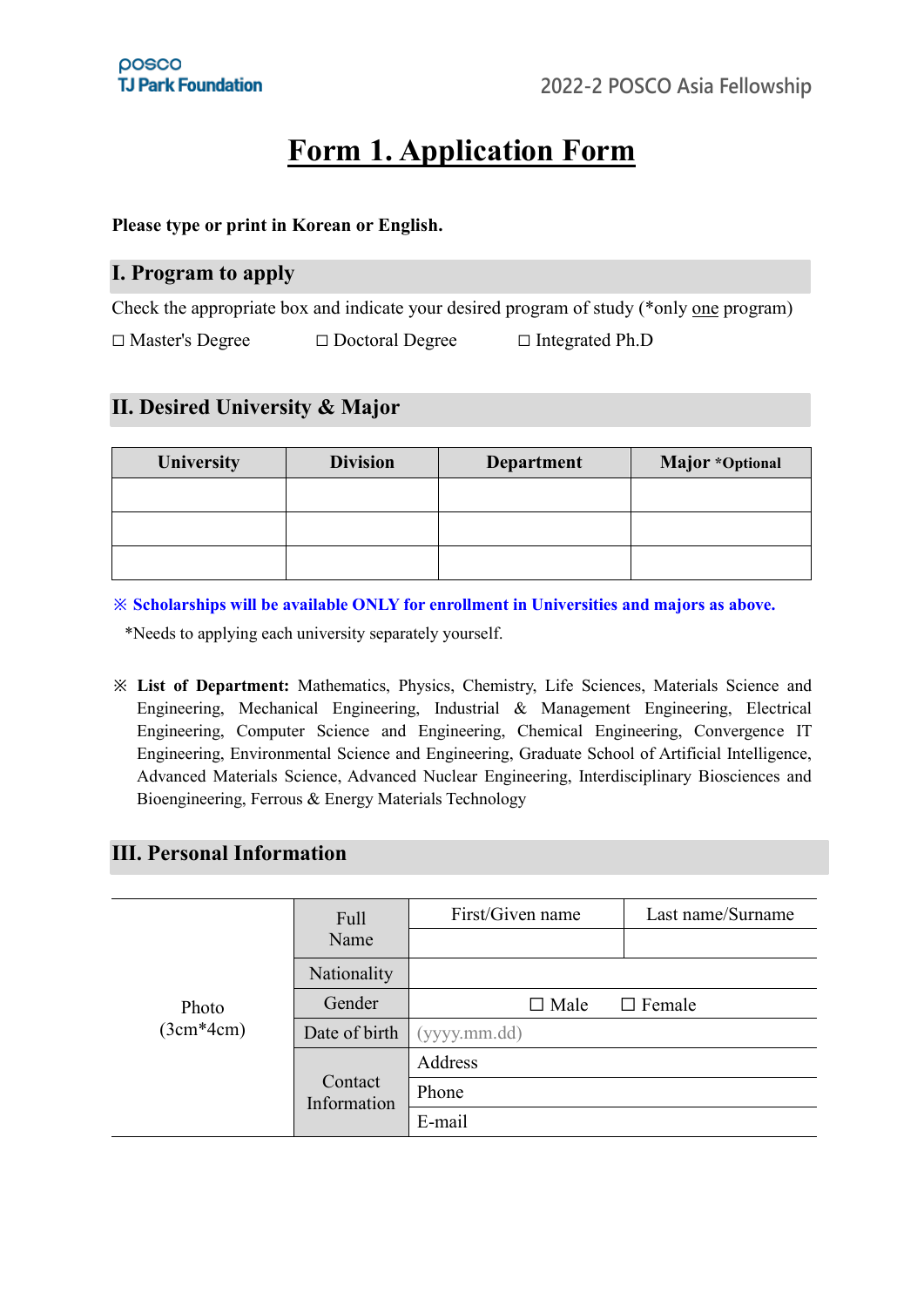# **Ⅳ. Academic History**

| Period<br>(yyyy/mm/dd) | <b>Name of University</b><br>(or Graduate School) | Country | Department/Major | <b>Degree</b> | <b>GPA</b> |
|------------------------|---------------------------------------------------|---------|------------------|---------------|------------|
| $\sim$                 |                                                   |         |                  |               |            |
| $\sim$                 |                                                   |         |                  |               |            |
| $\sim$                 |                                                   |         |                  |               |            |

# **Ⅴ. Employment History**

| Period<br>(yyyy/mm/dd) | <b>Institution/Company</b> | Department | <b>Responsibilities Detail</b> |
|------------------------|----------------------------|------------|--------------------------------|
| $\sim$                 |                            |            |                                |
| $\sim$                 |                            |            |                                |
| $\sim$                 |                            |            |                                |

# **Ⅵ. Language Proficiency (including Korean)** \*TOEFL, TOEIC, GRE /TOPIK Level

| Date<br>(yyyy/mm/dd) | Language | Name of test | Score/Level |
|----------------------|----------|--------------|-------------|
|                      |          |              |             |
|                      |          |              |             |
|                      |          |              |             |

### **Ⅶ. Previously Received Scholarship Awards from Korean institutions**

| Period<br>(yyyy/mm/dd) | Title of scholarship | <b>Sponsor</b> | <b>Amount (USD/year)</b> |
|------------------------|----------------------|----------------|--------------------------|
| $\sim$                 |                      |                |                          |
| $\sim$                 |                      |                |                          |

I declare that the information contained in this application is complete, accurate and true. I understand that any untrue, misleading or omitted information may result in my disqualification from further consideration for admission and may cause for the rescinding of any offer of admission, or for discipline, dismissal, or revocation of degree if discovered at a later date. I agree to abide by the rules and regulations of POSCO ASIA FELLOWSHIP and will take full responsibility for any problems arising from failing to adhere to the same.

Applicant's Signature Date(YY/MM/DD)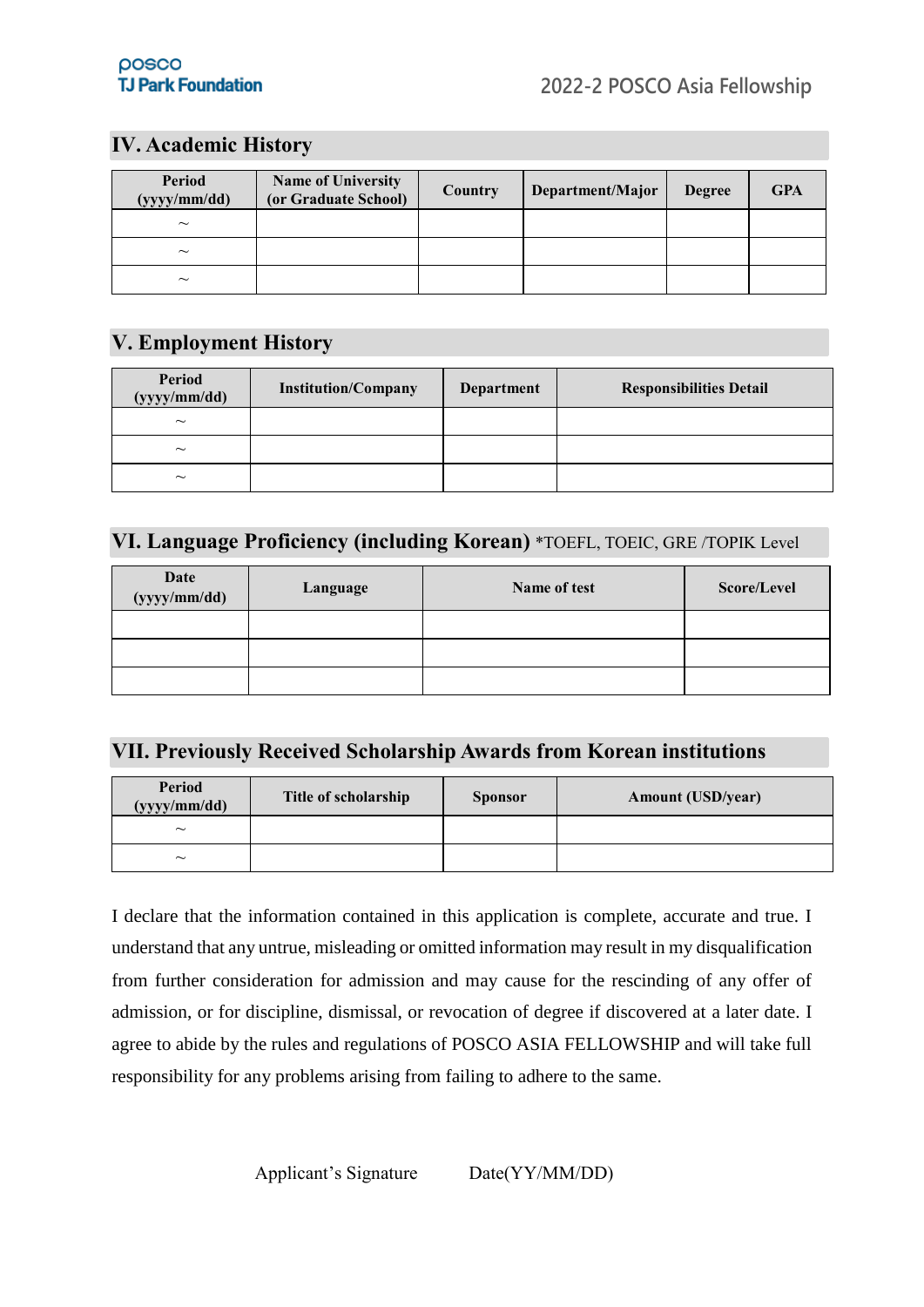# **Form 2. Statement of Purpose**

#### **• Please type in Korean or in English.**

## **• Please feel free to attach additional sheets if necessary.**

## **Self-Introduction**

\* including financial situation, various activities like research, extra activities, Family and Education background, etc

#### **Future plan after study in Korea**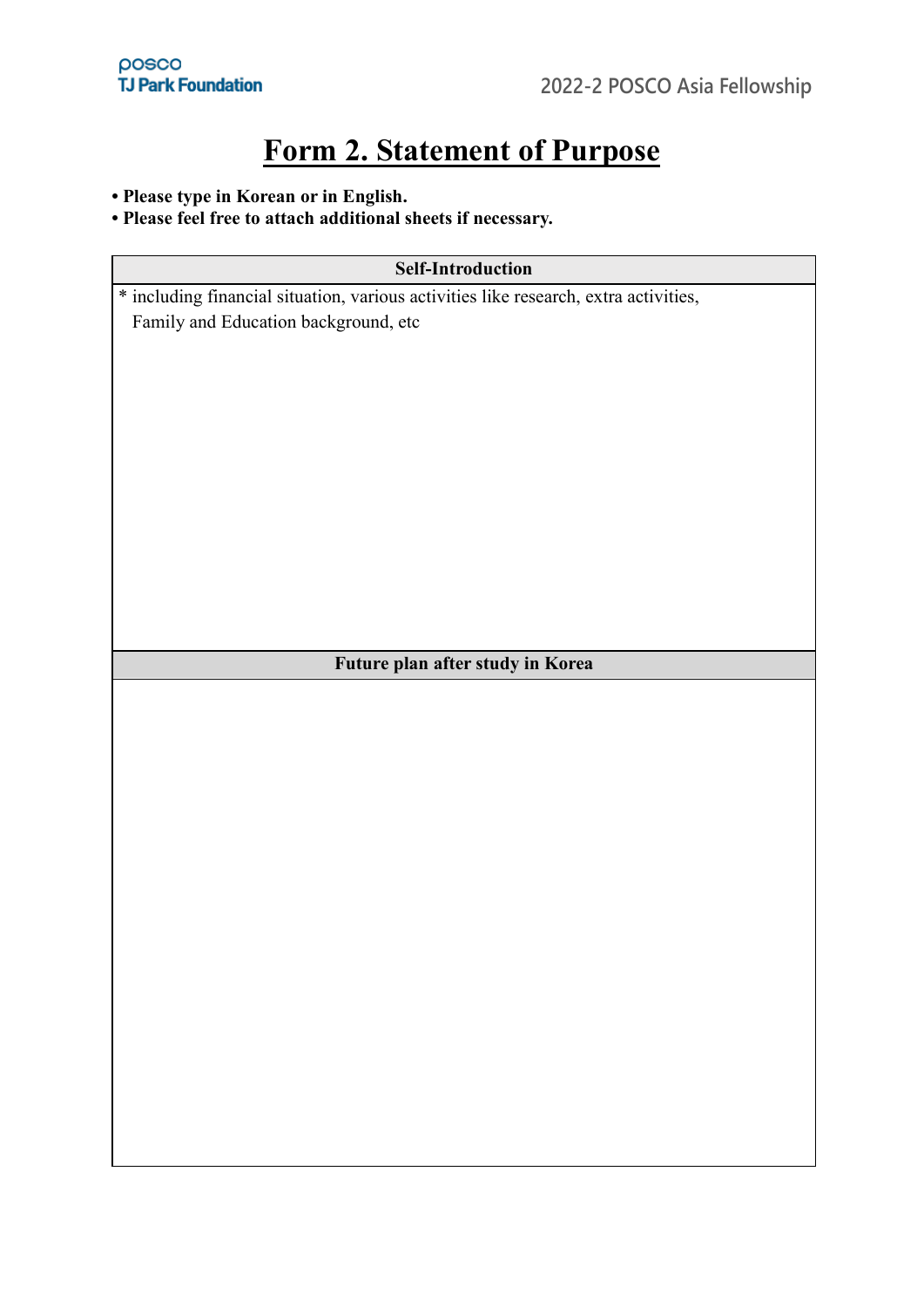**Research Topic and detailed research plan**